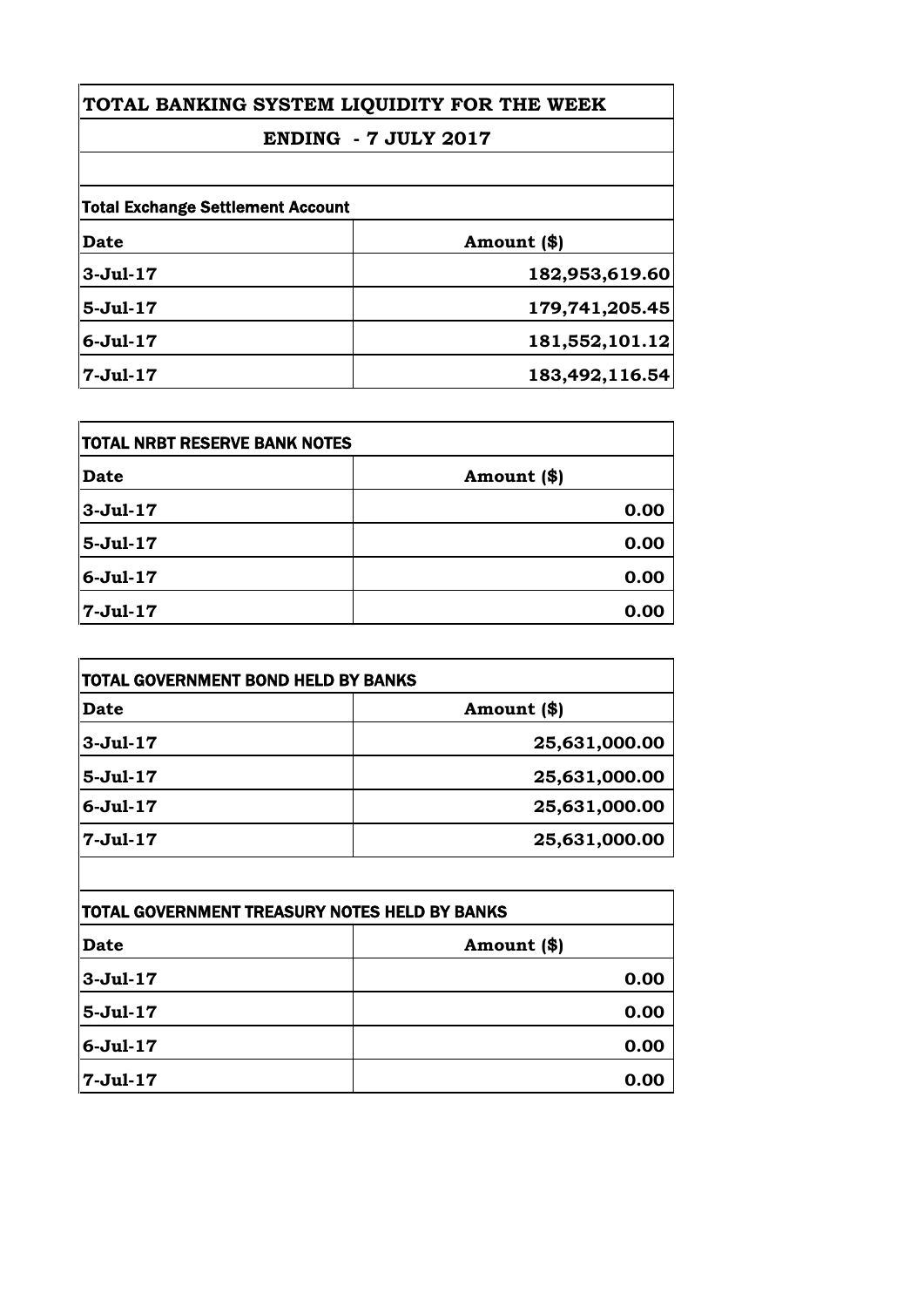## **TOTAL BANKING SYSTEM LIQUIDITY FOR THE WEEK**

## **ENDING - 14 JULY 2017**

| <b>Total Exchange Settlement Account</b> |                |
|------------------------------------------|----------------|
| Date                                     | Amount (\$)    |
| $10 -$ Jul $-17$                         | 183,170,870.57 |
| $11 -$ Jul $-17$                         | 183,231,279.53 |
| 12-Jul-17                                | 184,582,736.75 |
| 13-Jul-17                                | 186,524,330.11 |
| 14-Jul-17                                | 186,908,109.91 |

| <b>TOTAL NRBT RESERVE BANK NOTES</b> |             |
|--------------------------------------|-------------|
| Date                                 | Amount (\$) |
| 10-Jul-17                            | 0.00        |
| $11-Jul-17$                          | 0.00        |
| 12-Jul-17                            | 0.00        |
| 13-Jul-17                            | 0.00        |
| 14-Jul-17                            | 0.00        |

| Date            | Amount (\$)   |
|-----------------|---------------|
| 10-Jul-17       | 25,631,000.00 |
| $11-Jul-17$     | 25,631,000.00 |
| 12-Jul-17       | 25,631,000.00 |
| $13 - Jul - 17$ | 25,631,000.00 |
| 14-Jul-17       | 25,631,000.00 |

| TOTAL GOVERNMENT TREASURY NOTES HELD BY BANKS |             |
|-----------------------------------------------|-------------|
| <b>Date</b>                                   | Amount (\$) |
| 10-Jul-17                                     | 0.00        |
| $11 -$ Jul $-17$                              | 0.00        |
| 12-Jul-17                                     | 0.00        |
| 13-Jul-17                                     | 0.00        |
| 14-Jul-17                                     | 0.00        |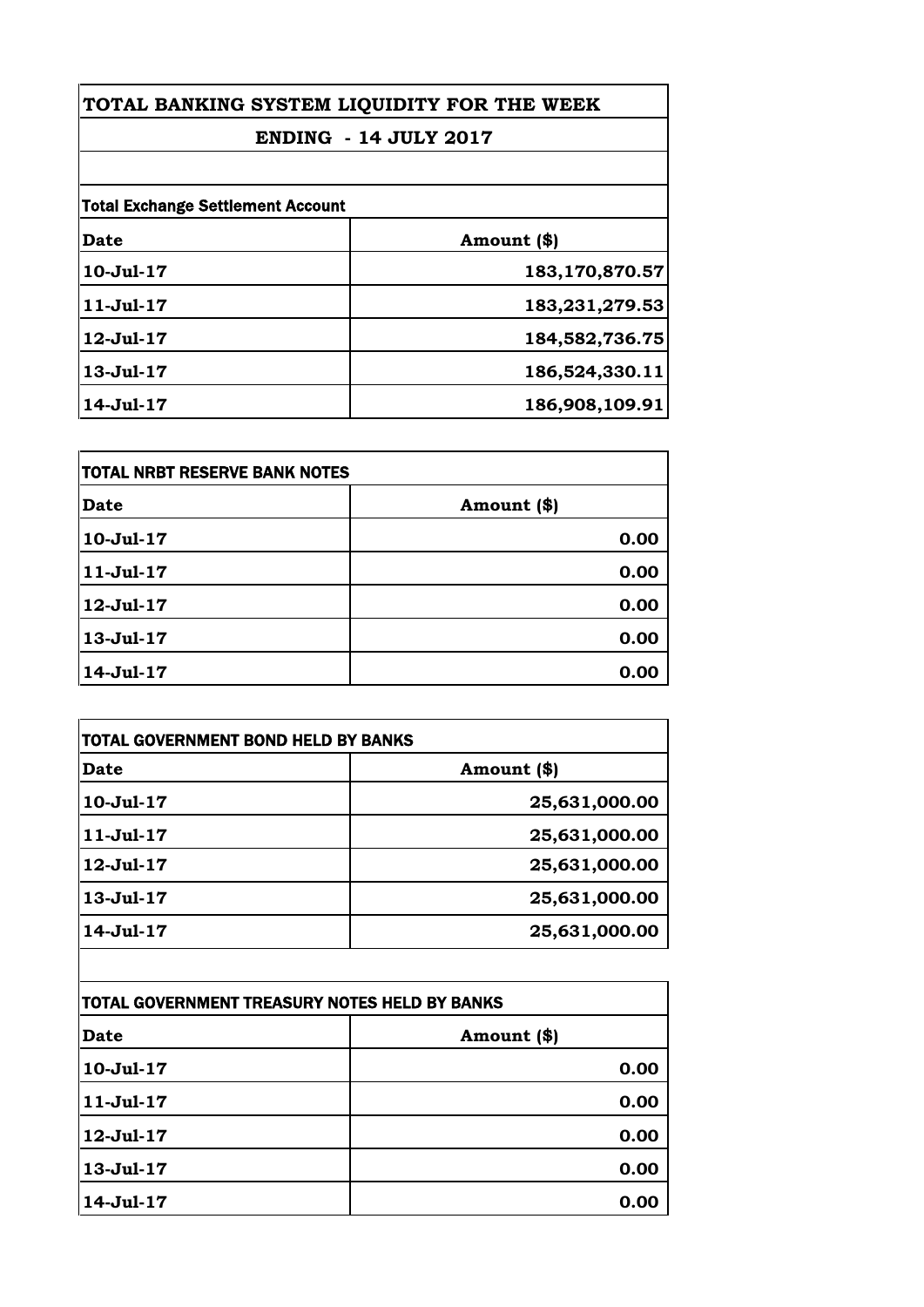#### **TOTAL BANKING SYSTEM LIQUIDITY FOR THE WEEK**

## **ENDING - 21 JULY 2017**

| <b>Total Exchange Settlement Account</b> |                |
|------------------------------------------|----------------|
| Date                                     | Amount (\$)    |
| 17-Jul-17                                | 184,895,547.34 |
| 18-Jul-17                                | 184,491,243.27 |
| 19-Jul-17                                | 182,450,606.82 |
| 20-Jul-17                                | 183,505,062.35 |
| $21 - Jul - 17$                          | 180,828,535.68 |

| <b>TOTAL NRBT RESERVE BANK NOTES</b> |             |
|--------------------------------------|-------------|
| <b>Date</b>                          | Amount (\$) |
| 17-Jul-17                            | 0.00        |
| 18-Jul-17                            | 0.00        |
| 19-Jul-17                            | 0.00        |
| 20-Jul-17                            | 0.00        |
| 21-Jul-17                            | 0.00        |

| Date      | Amount (\$)   |
|-----------|---------------|
| 17-Jul-17 | 25,631,000.00 |
| 18-Jul-17 | 25,631,000.00 |
| 19-Jul-17 | 25,631,000.00 |
| 20-Jul-17 | 25,631,000.00 |
| 21-Jul-17 | 25,631,000.00 |

| TOTAL GOVERNMENT TREASURY NOTES HELD BY BANKS |      |
|-----------------------------------------------|------|
|                                               |      |
| 17-Jul-17                                     | 0.00 |
| 18-Jul-17                                     | 0.00 |
| 19-Jul-17                                     | 0.00 |
| 20-Jul-17                                     | 0.00 |
| 21-Jul-17                                     | 0.00 |